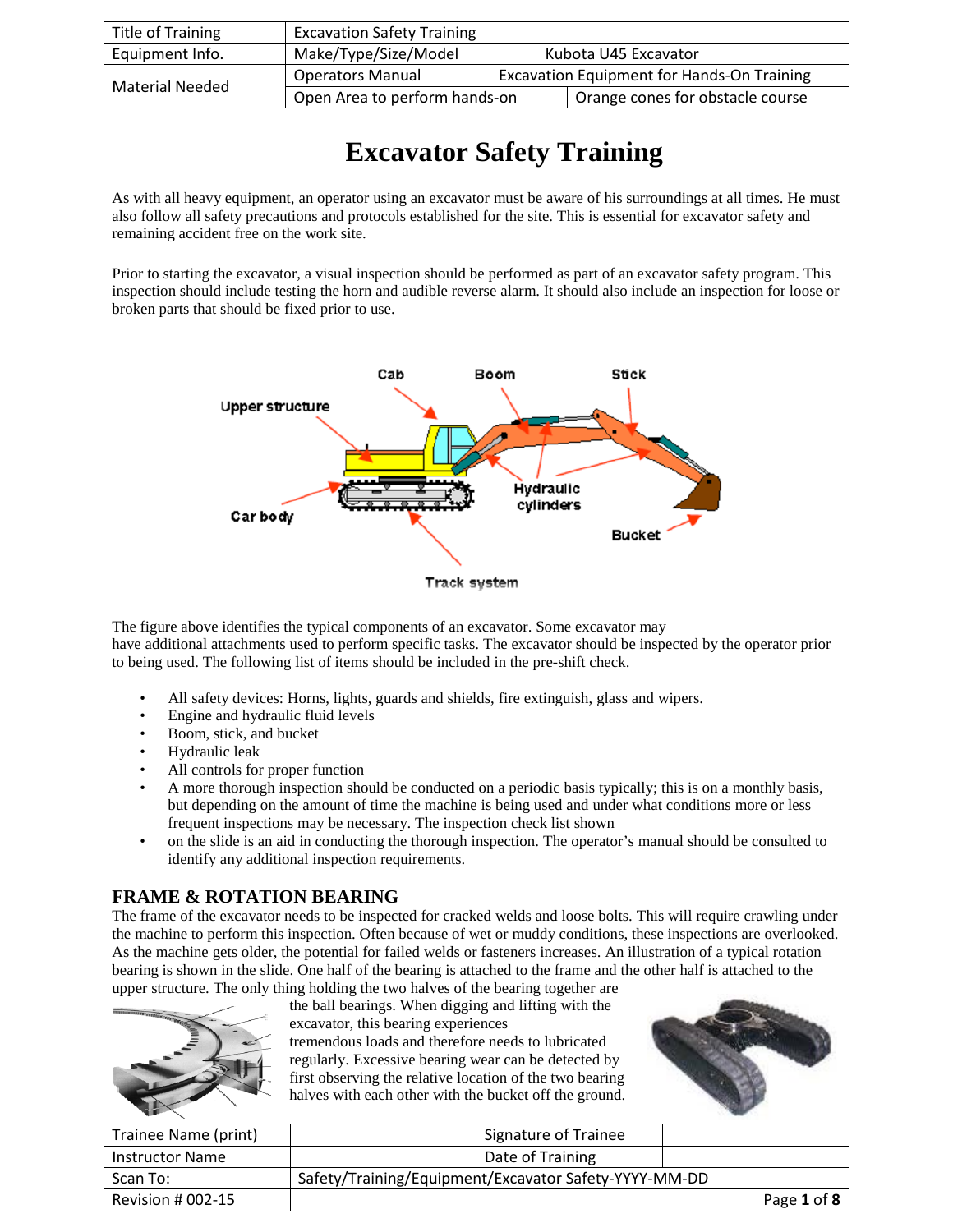| <b>Title of Training</b> | <b>Excavation Safety Training</b> |                                                   |                                  |
|--------------------------|-----------------------------------|---------------------------------------------------|----------------------------------|
| Equipment Info.          | Make/Type/Size/Model              |                                                   | Kubota U45 Excavator             |
| <b>Material Needed</b>   | <b>Operators Manual</b>           | <b>Excavation Equipment for Hands-On Training</b> |                                  |
|                          | Open Area to perform hands-on     |                                                   | Orange cones for obstacle course |

- Next, place the bucket on the ground and slightly lift the tracks off the ground with the boom. Again, observe the relative location of the two bearing halves. If the bearing halves separate more than .060 of an inch, the manufacture should be consulted to determine the amount of allowable play.
- Inspect the drive sprocket for worn or cracked teeth. A broken tooth on the sprocket will cause excessive wear to the pad sockets. Check the drive seals for leaks • The front idler needs to be checked for wear and flat spots. Depending on the type of material the excavator has been working in, the perimeter of the idler can be chipped or nicked which can result in wear to the pad sockets.
- At the beginning of every shift the level of all fluids should be checked. Depending on the condition of the engine, it may be necessary to check fluids throughout the shift. Check belts for proper tension and wear. A broken belt can result in a project being shut down for several hours.
- Check radiator and other hoses for cracks.
- The engine compartment, especially the radiator, can become very dirty. Frequent cleaning may be necessary to kept dirt from building up in the radiator and on the engine itself. Excessive dirt can cause the engine to run hotter than normal which will reduce its life.

#### **CAB**

- The operator's cab needs to be kept clean of dirt, grease and objects which could interfere with the safe operation of the machine. It is recommended that basic housekeeping items be kept on the machine to facilitate keeping it clean. The glass in the machine needs to free of cracks that would impair the vision of the operator. Clean the glass regularly to increase visibility and to avoid reflection in sunlight. The windshield wipers need to work and the blade should be replaced periodically to avoid streaking.
- All controls need to be properly labeled with their function and direction of motion. Test each control before starting work to confirm they are in proper working order.
- The cab should have a fire extinguisher that has a current inspection label.

### **BOOM AND STICK**

- Inspect the boom and stick for dents and bends. Significant dents need to be evaluated by a competent individual to determine if the structural strength has been compromised. This is especially critical when the excavator is being used for lifting. All welded joints need to be inspected for cracks.
- The hinge joints need to be greased regularly according to the manufacturer's recommendations.
- After greasing, excessive grease should be wiped away with a rag. Keeping these components free of excessive grease will reduce the buildup of grit which can accelerate wear. Check the hydraulic hoses at the hinge points for wear

## **BUCKET-INSPECTION & MAINTAINANCE**

Inspect the bucket for cracked welds, particularly where the hinge gussets are attached.

- Inspect bucket hinge pins and linkages for excessive wear, missing keeper pins and other damage.
- Make sure the pins or bolts used to attach the teeth to the bucket are in place and not excessively worn. Also, evaluate the wear on the teeth for planning the next change out.
- If the excavator is fitted with a thumb, inspect the hinge pin and associated linkages for wear and damage.
- The frequency of greasing the bucket hinge pins is dependent on weather conditions and the type of material being excavated. In sandy or powdery material it may be necessary to grease these components two to three times a shift. The fine material will have a tendency to work their way into the hinges and accelerate wear.
- Frequent greasing will keep pushing this material out. Buckets that will be digging below water need frequent greasing to keep it fresh. At the end of



| Trainee Name (print)   | Signature of Trainee                                  |             |
|------------------------|-------------------------------------------------------|-------------|
| <b>Instructor Name</b> | Date of Training                                      |             |
| Scan To:               | Safety/Training/Equipment/Excavator Safety-YYYY-MM-DD |             |
| Revision $\#$ 002-15   |                                                       | Page 2 of 8 |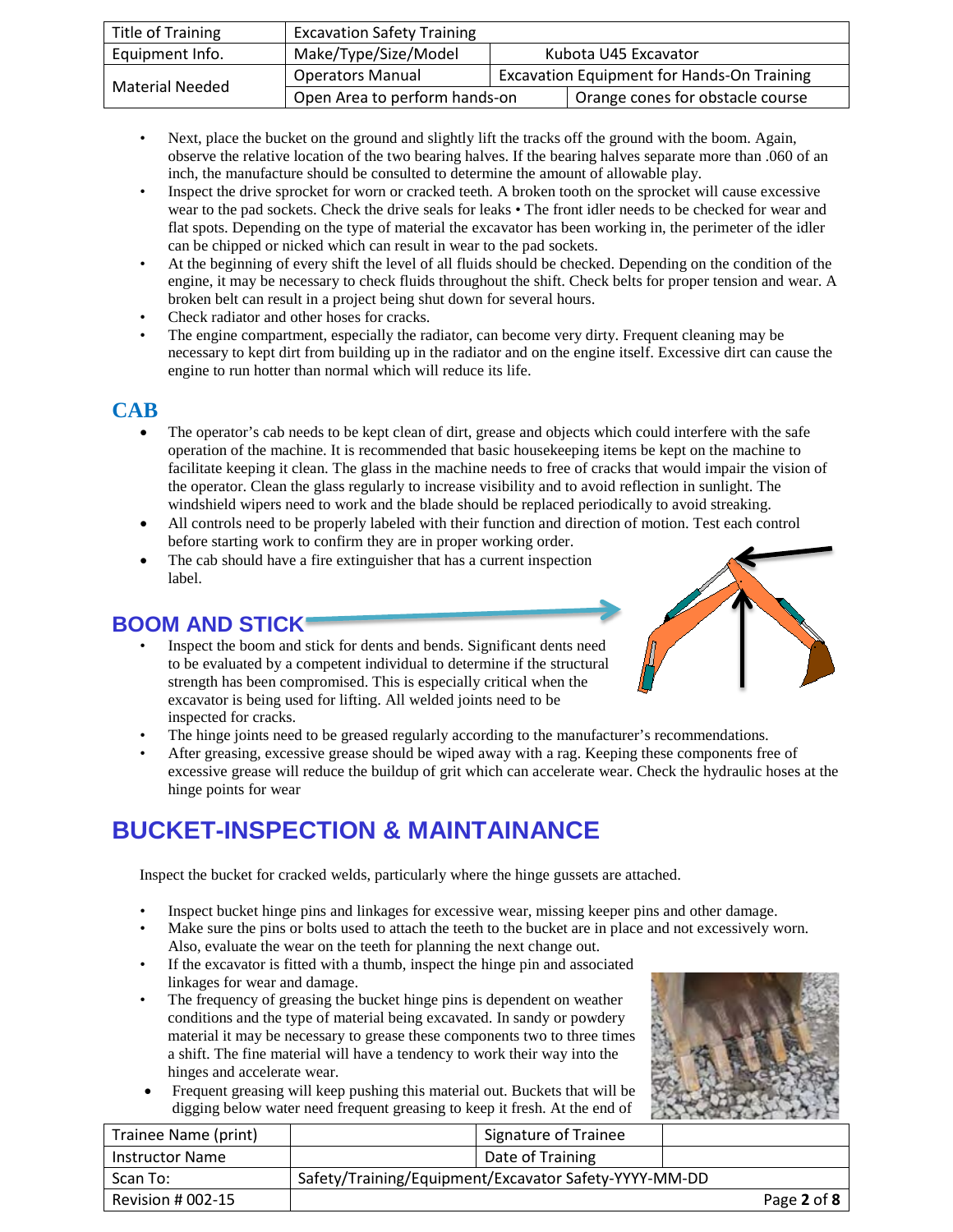| Title of Training | <b>Excavation Safety Training</b>            |                                                   |                                  |
|-------------------|----------------------------------------------|---------------------------------------------------|----------------------------------|
| Equipment Info.   | Make/Type/Size/Model<br>Kubota U45 Excavator |                                                   |                                  |
| Material Needed   | <b>Operators Manual</b>                      | <b>Excavation Equipment for Hands-On Training</b> |                                  |
|                   | Open Area to perform hands-on                |                                                   | Orange cones for obstacle course |



the shift where the machine will sit overnight, grease all these area again to prevent corrosion. After greasing, exercise the bucket to distribute the grease.

### **OPERATOR'S MANUAL**

• The operator's manual is required to be on the machine or readily available to the operator. Being kept in the job shack or back in the office does not meet this requirement.

• The operator is also responsible for having read and understood the manual. It is the Brieser Construction Co. responsibility to ensure the operator has read the manual before allowing him to operate the machine.

The manual contains important information about the operation and maintenance of the excavator. Though very similar, not all excavators are the same, particularly with respect to maintenance. The manual will contain operating information and load capacity charts that must be used when the machine is utilized for lifting.

# **SEAT BELTS**

- Seat belts are a safety device and as such must be kept in operating condition. Worn or damage belts need to be replaced.
- When moving the machine over rough terrain or on steep slopes, the seat belt will help keep the operator in the seat allowing him to maintain control of the machine.
- Some manufactures recommend replacing the whole seat belt assembly every three years regardless of appearance.



**Inspected Each Day** 

### **CLIMBING ON AND OFF THE MACHINE**

- One of the prime causes of ankle and back injuries to operators is the improper method to climbing on and off the excavator. The standard three point method is recommended. This method is simply keeping two feet and a hand or two hands and foot in contact with the machine while moving the remaining hand or foot. Enter and exit the machine while facing it. This will allow the operator to use all the handrails provided. Avoid jumping from the machine.
- Cleaning footwear of excessive mud or grease will help prevent slipping.

## **OPERATOR RESPONSIBILITIES**

The operator of an excavator is responsible for safe operation of the machine and the safety of those working in the vicinity of it.

Several factors can affect an operator's ability to stay focused on operating their machine.

- **Fatigue & Hunger:** Fatigue can result from working too many hours, lack of sleep, hunger or monotonous, repetitive work. When an operator shows signs of fatigue, they should be relieved to get rest or exercise to refresh their alertness.
- **Weather:** Some excavators are open to the elements. An operator needs to dress appropriately for the weather to prevent stress on their body.
- **Emotional Level:** Operators under emotional stress may not be able to stay focused. It may be necessary at times to remove such an operator from a machine until emotional equilibrium is restored.
- **Physical Health:** Operators suffering from health problems affecting their machine operating ability should not be allowed on a machine. Even workers taking cold medicine may have their alertness compromised.

**FATIGUE & HUNGER WEATHER: HEAT, COLD EMOTIONAL LEVEL PHYSICAL HEALTH WORKING CONDITIONS OTHER PEOPLE** 

| Trainee Name (print)   | Signature of Trainee                                  |             |
|------------------------|-------------------------------------------------------|-------------|
| <b>Instructor Name</b> | Date of Training                                      |             |
| Scan To:               | Safety/Training/Equipment/Excavator Safety-YYYY-MM-DD |             |
| Revision # 002-15      |                                                       | Page 3 of 8 |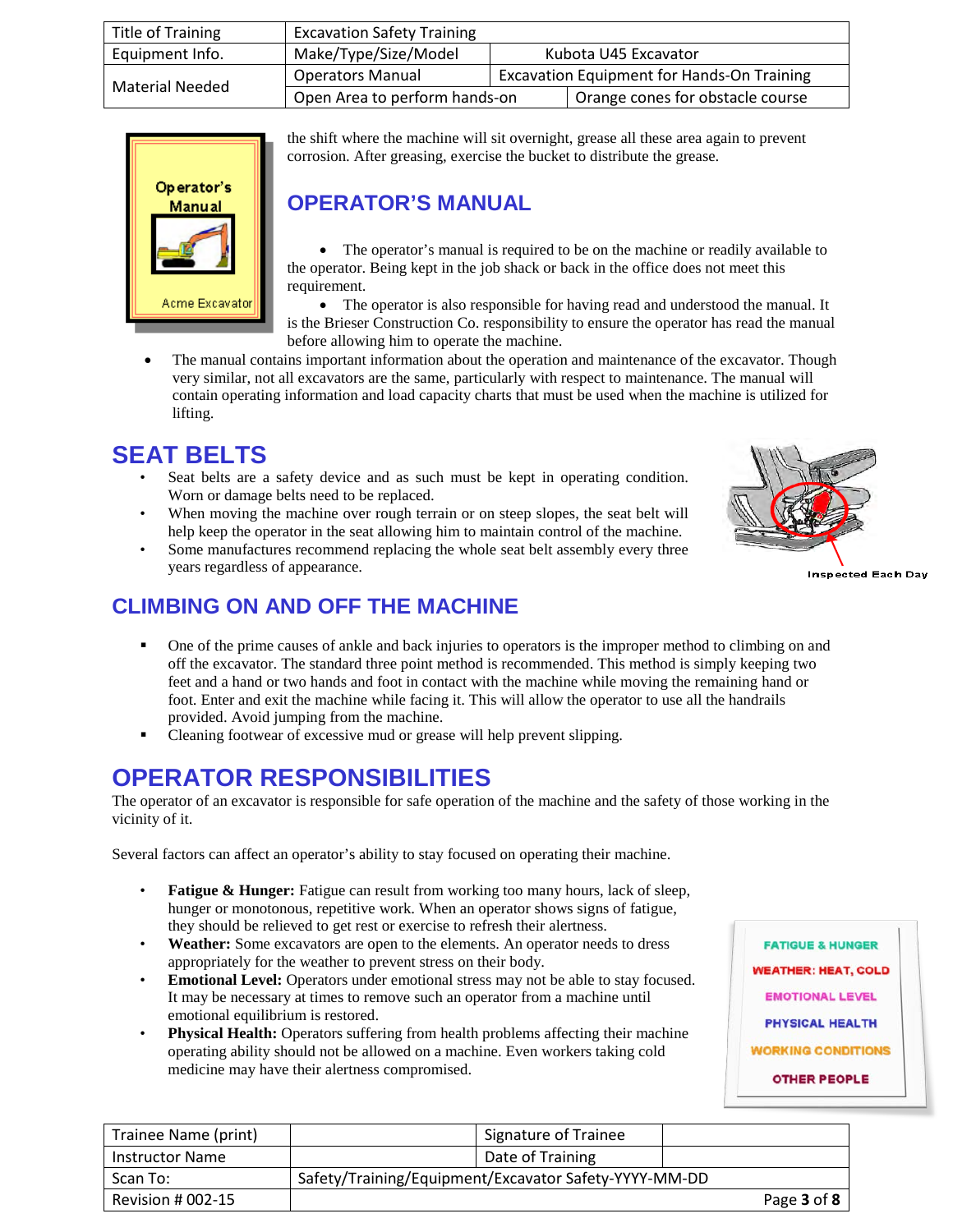| Title of Training | <b>Excavation Safety Training</b>            |                                                   |                                  |
|-------------------|----------------------------------------------|---------------------------------------------------|----------------------------------|
| Equipment Info.   | Make/Type/Size/Model<br>Kubota U45 Excavator |                                                   |                                  |
| Material Needed   | <b>Operators Manual</b>                      | <b>Excavation Equipment for Hands-On Training</b> |                                  |
|                   | Open Area to perform hands-on                |                                                   | Orange cones for obstacle course |



**STAY OUT OF SWING AREA** 

**DANGER** 

• **Working Conditions:** Some worksites that have many activities occurring simultaneously can distract an operator. Operators must be able to block out such distractions while operating a machine.

**Other People:** People should not attempt to talk to or in any way distract an operator who is operating a machine. Wait until they are finished with an operation before approaching or talking to the individual.

# **DANGER AREA**

Before excavating work begins, access to the worksite by unauthorized persons needs to be controlled. Barriers of cones, barrels or other structures can establish the work area perimeter. Caution tape, barricade safety fencing or other well-marked material should be placed between the vertical barriers to prevent people from accidentally entering the work area.

## **POWER LINE CONTACT**

1. When the excavator comes in contact with a live power line, the whole machine becomes electrified. Due to the different current paths that the electricity can follow, parts of the machine could be at different voltages. If the operator touches different parts of the machine, his body could create a current path which could result in electrocution.

2. The ground around the excavator can also become electrified. The voltage in the soil nearest the machine will be greater than that further away from it. When moving away from the excavator, individuals should shuffle to avoid creating a current path from one foot to the other.

3. The operator should remain with the excavator if at all possible until the power company indicates it is safe to leave the machine. This is because the excavator components could be at different voltages and touching parts of the machine could result in being electrocuted.

4. No one should be allowed to approach the excavator or to touch it. If the operator is Unconscious, no attempt should be made to rescue him until the power company indicates it is safe to do so.

5. If the operator must leave the excavator due to fire, he should move slowly to the edge of the cab without touching it and carefully jump to the ground. Once on the ground, he should shuffle away from the machine.





**GROUND IS ELECTRIFIED** OUT FROM THE EXCAVATOR

### **EXCAVATING**

#### **Before starting to excavate, assess the situation:**

Before beginning work, the operator and those working with him should take a moment to assess the site to plan how the work will progress. An assessment of soil conditions is important to ensure that the excavator will be stable throughout the project. When excavating a large site, taking time to plan out the excavation process can save time and money. Things to consider are:

- Will the spoil be placed along the excavation or need to be removed?
- If material is to be moved away from the excavation by truck, what type will be used and how will they access the site for loading?
- To check the depth and grade of an excavation, will the grade checker be required to enter the excavation and can it be done safety?

Besides excavating, the excavator is often used to perform other tasks at the job site. If the machine will be used for lifting, the type and size of the lift load needs to be considered to ensure the excavator5 is adequate

- Is the work site on a slope?
- What other work will be taking place in the area of the excavation?
- If compaction is required, how will it be done?
- Will the excavator be required to place objects in the excavation?

| Trainee Name (print)   | <b>Signature of Trainee</b>                           |             |  |
|------------------------|-------------------------------------------------------|-------------|--|
| <b>Instructor Name</b> | Date of Training                                      |             |  |
| Scan To:               | Safety/Training/Equipment/Excavator Safety-YYYY-MM-DD |             |  |
| Revision # 002-15      |                                                       | Page 4 of 8 |  |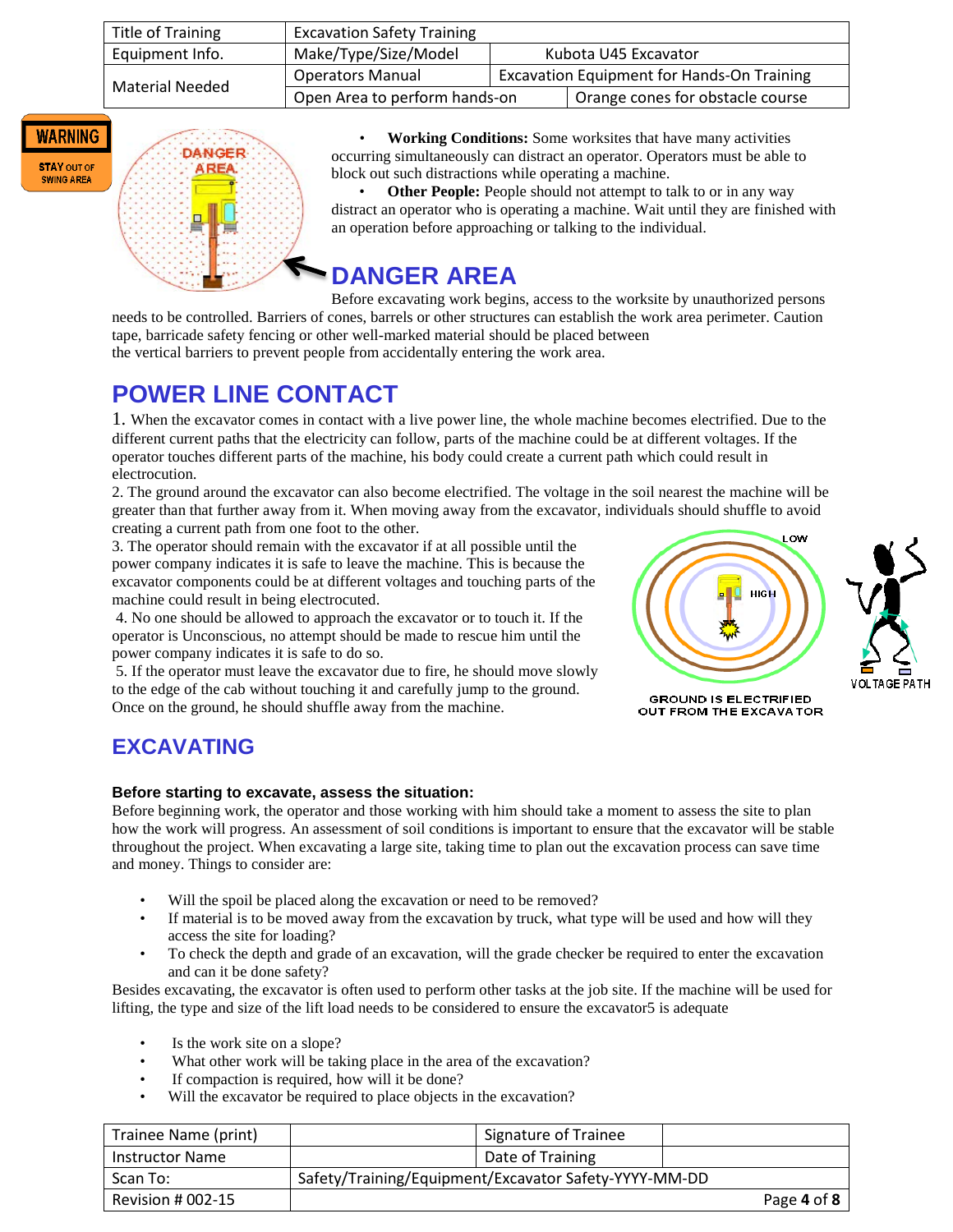| <b>Title of Training</b> | <b>Excavation Safety Training</b> |                                                   |                                  |
|--------------------------|-----------------------------------|---------------------------------------------------|----------------------------------|
| Equipment Info.          | Make/Type/Size/Model              |                                                   | Kubota U45 Excavator             |
| <b>Material Needed</b>   | <b>Operators Manual</b>           | <b>Excavation Equipment for Hands-On Training</b> |                                  |
|                          | Open Area to perform hands-on     |                                                   | Orange cones for obstacle course |

### *Call Before You Dig!*

- Excavating in an area where utilities are present always a challenge and can be deadly. Before starting an excavation of any type, it is important to determine if there are any
- underground utilities in the area. Planning the site work will allow time for the utility providers to send out representatives to locate and mark their underground utility.
- Most areas have a One-Call number which will contact local utilities companies of your location. Representatives from these companies will come to your work site and mark the location of these utilities. Contact one of your local utility companies or search the Internet for the 1-800 number.

#### **AVOID UNDERCUTTING!**

- When excavating, the operator must always be alert to where the machine is in relationship to the edge of the excavation.
- Even if no undercut is made, the edge of the excavation may not be strong enough to support the weight of the machine.



### **GENERAL TRENCH PRECAUTIONS**



Material excavated from a trench should be placed a minimum of two feet from the edge of the trench. This distance may need to be greater depending on soil type. The slope of the spoil pile should be flat enough to prevent material from sliding into the trench.

Also note in the above picture that there are workers in the trench without having adequate shielding or shoring in place.

# **EXCAVATOR STABILITY**

For riders on a teeter totter to be in balance, the leverage created by one rider has to equal that of the other rider. The leverage of each rider is the result of the rider's weight times his distance from the tipping point. If one rider is heavier than the other, then he will have to be closer to the tipping point than the other rider.

For an excavator, the tipping point is the point of the tracks which is under the boom. This could be at the end of the tracks or at the side of the tracks. The excavator's leverage is the weight of that part that is behind the tipping point times the distance from the

tipping point to its center of gravity. This leverage is basically fixed. The load's leverage is the weight of the load and that portion of the boom, stick and bucket plus the load attached to the bucket. The load's leverage is not fixed. When the boom and Excavator's

stick extends the load away from the machine, the load's leverage increases due to its increased leverage arm. Based on the dimensions of the excavator's tracks, the machine

typically will have more lifting capacity over the ends of the tracks than over the side.



| Trainee Name (print) |                                                       | Signature of Trainee |             |
|----------------------|-------------------------------------------------------|----------------------|-------------|
| Instructor Name      |                                                       | Date of Training     |             |
| Scan To:             | Safety/Training/Equipment/Excavator Safety-YYYY-MM-DD |                      |             |
| Revision # 002-15    |                                                       |                      | Page 5 of 8 |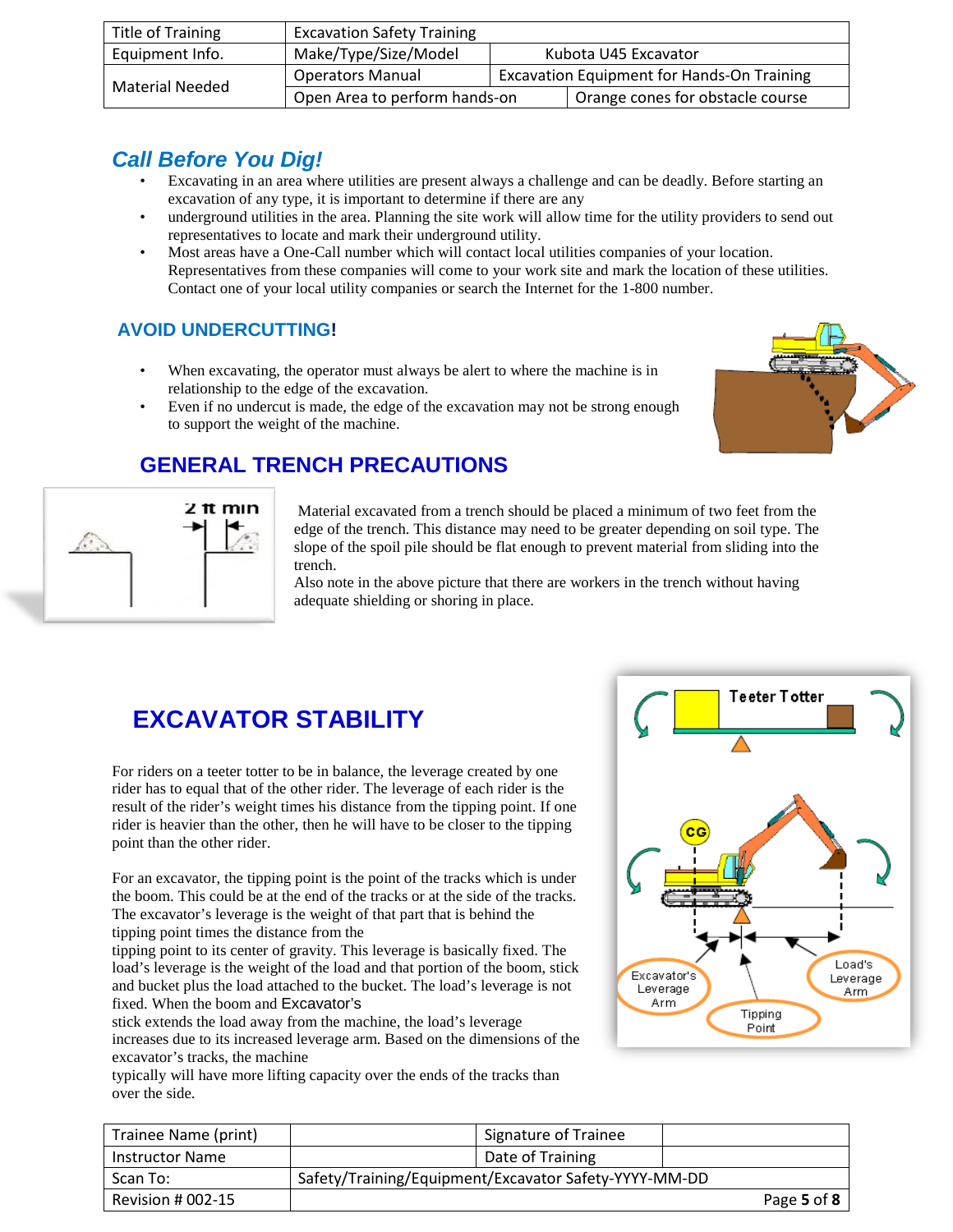| Title of Training | <b>Excavation Safety Training</b>            |                                                   |                                  |
|-------------------|----------------------------------------------|---------------------------------------------------|----------------------------------|
| Equipment Info.   | Make/Type/Size/Model<br>Kubota U45 Excavator |                                                   |                                  |
| Material Needed   | <b>Operators Manual</b>                      | <b>Excavation Equipment for Hands-On Training</b> |                                  |
|                   | Open Area to perform hands-on                |                                                   | Orange cones for obstacle course |

## **BRIESER TRAINING REQUIREMENTS:**

- Local 150 operators are considered competent to run large equipment assuming they have demonstrated knowledge of safe operation. Teamsters are considered competent to load and unload equipment for transport.
- Testing: Operators are to be tested in accordance with Brieser Construction requirements.

#### *The operator must demonstrate, at a minimum, knowledge of the following operations:*



Operators having previous experience operating the excavator need only demonstrate the competency skills listed below in order to complete evaluation.

To complete the in school practical lab requirement for the excavator the learner must be able to demonstrate the following practical skills:

- Demonstrate the safe operation of equipment including observation of surroundings.
- Perform pre-start checks, start-up/shutdown procedures and monitor performance of the equipment.
- Perform daily maintenance tasks.

#### **Perform basic moves with equipment including:**

- Move forward, stop, back up, stop (flat elevation).
- Apply park brake, lock out transmission.
- Shift transmission.
- Raise and lower boom (making sure to observe for wires).
- **Extend and retract stick.**
- Curl and dump bucket.
- Swing left and right.
- Lower bucket to the ground for lock out procedures.
- Identify that you must call before you dig (Check for underground utilities).
- Excavate simple trench 10 ft. long by 2 ft.deep. Keep trench straight. Place materials from dig no less than (2') from edge of dig area.
- Backfill trench using the materials taken from the excavated site.
- Use bucket to flatten and compress the dig site.
- Shows ability to split functions to operate tracks and digging functions simultaneously i.e.
- pulling up steep grades, clearing obstacles, push up turns, etc

#### **Important Notice**

*This Safety Training Topic (STT) does not necessarily cover all possible hazards associated with this equipment and should be used in conjunction with equipment manual. It is designed as a guide to be used to compliment training in the field at Brieser Construction and as a reminder to users prior to equipment use.*

| Trainee Name (print)   | <b>Signature of Trainee</b>                           |             |
|------------------------|-------------------------------------------------------|-------------|
| <b>Instructor Name</b> | Date of Training                                      |             |
| Scan To:               | Safety/Training/Equipment/Excavator Safety-YYYY-MM-DD |             |
| Revision $#002-15$     |                                                       | Page 6 of 8 |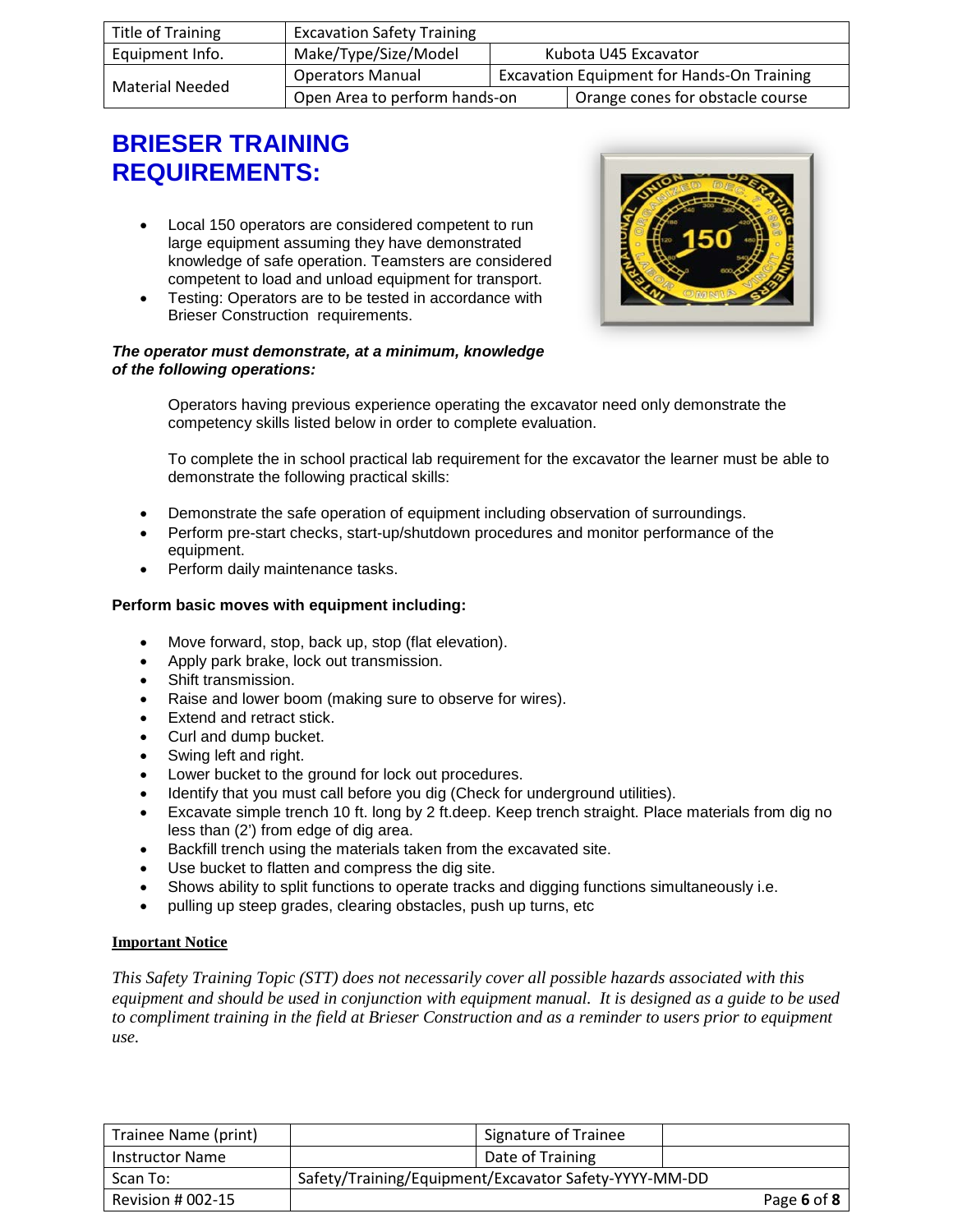| Title of Training | <b>Excavation Safety Training</b> |                                                   |                                  |
|-------------------|-----------------------------------|---------------------------------------------------|----------------------------------|
| Equipment Info.   | Make/Type/Size/Model              | Kubota U45 Excavator                              |                                  |
| Material Needed   | <b>Operators Manual</b>           | <b>Excavation Equipment for Hands-On Training</b> |                                  |
|                   | Open Area to perform hands-on     |                                                   | Orange cones for obstacle course |

| <b>EMPLOYEE NAME</b>                           | <b>EMPLOYEE SIGNATURE</b>                                                 | <b>TRADE</b> | <b>JOB TITLE</b> |
|------------------------------------------------|---------------------------------------------------------------------------|--------------|------------------|
| (Print or Type)                                |                                                                           |              |                  |
|                                                |                                                                           |              |                  |
| 1.                                             |                                                                           |              |                  |
| 2.                                             |                                                                           |              |                  |
| 3.                                             |                                                                           |              |                  |
| 4.                                             |                                                                           |              |                  |
| $\overline{5}$ .                               |                                                                           |              |                  |
| 6.                                             |                                                                           |              |                  |
| 7.                                             |                                                                           |              |                  |
| 8.                                             |                                                                           |              |                  |
| 9.                                             |                                                                           |              |                  |
|                                                |                                                                           |              |                  |
| 10.                                            |                                                                           |              |                  |
| 11.                                            |                                                                           |              |                  |
| 12.                                            |                                                                           |              |                  |
| 13.                                            |                                                                           |              |                  |
| 14.                                            |                                                                           |              |                  |
| 15.                                            |                                                                           |              |                  |
| 16.                                            |                                                                           |              |                  |
| 17.                                            |                                                                           |              |                  |
| 18.                                            |                                                                           |              |                  |
| 19.                                            |                                                                           |              |                  |
|                                                |                                                                           |              |                  |
| Trainee Name (print)<br><b>Instructor Name</b> | Signature of Trainee                                                      |              |                  |
| Scan To:                                       | Date of Training<br>Safety/Training/Equipment/Excavator Safety-YYYY-MM-DD |              |                  |
| Revision # 002-15                              | Page 7 of 8                                                               |              |                  |